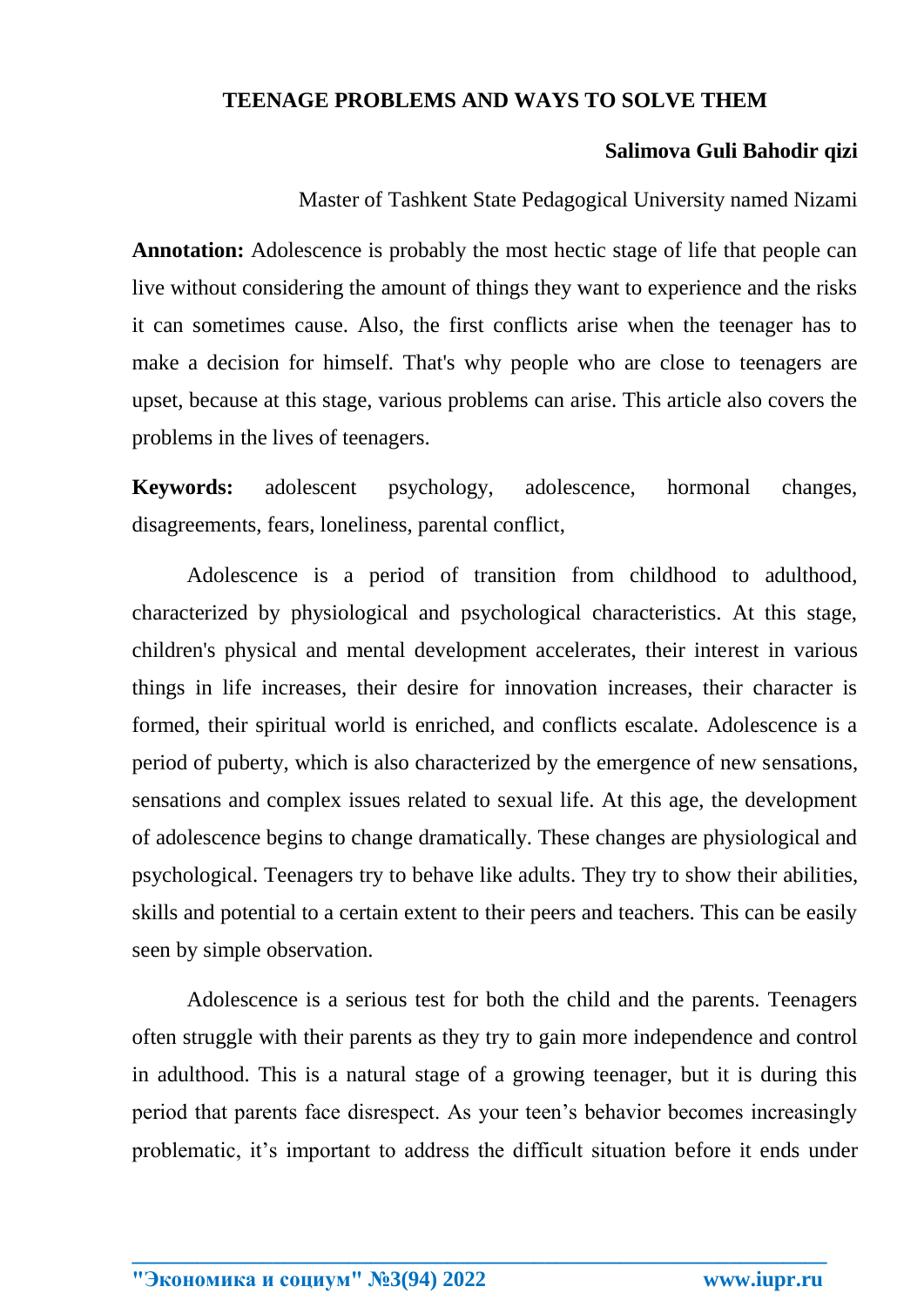your control. Take a look at the common problems faced by modern teens and how parents can help them.

Any words will provoke a teenager in anger and rage. Differences in variability and mood indicate that they have a daily problem of adolescents. The teenagers scream and immediately scream, heat their feet and run to another room. And these emotional reactions can be very spontaneous and stormy. Often they mean age and hormonal changes, a young child is experiencing. However, such behavior seriously complicates the relationship with him and prevents an unreliable relationship. Try to change your teen's tactics. For example, morality and councils symbolize it instead. This will allow you to avoid unnecessary conflicts in the family.

Before tackling the problems of adolescence, you need to understand the "growth" of whimsy and hysteria in your legs. Of course, the main reason is due to physiological changes or remodeling of the body. It's a real hormonal storm, it's all mood swings, mindless tears and increased teen aggression. It starts about 6-7 grades. During this period, the first adolescent problems appear: acne, voice distortion, disproportionate body development. This storm occurs at the age of 16- 18 years during the biological transition from child to adult. But it's not just hormones that should blame teenagers 'hardships. Most problems are compounded by psychological factors: parental misunderstandings, rejection by peers, difficulties in socialization. Conditional, adolescent problems can be divided into three major groups: emotional experience, physiological complexes, and communication problems.

Sometimes parents wonder why a child, who was calm and calm yesterday, would be so nervous, disobedient, and rude. Granted, teens can be troublesome at times, but don't be surprised if things change. After all, your child is going through a difficult adolescence. Hormonal changes occur during this time and are reflected in the child's behavior. He is emotional, nervous, and sometimes seems unhappy. Adolescents often suffer from unrequited love, disagreements with parents or

**\_\_\_\_\_\_\_\_\_\_\_\_\_\_\_\_\_\_\_\_\_\_\_\_\_\_\_\_\_\_\_\_\_\_\_\_\_\_\_\_\_\_\_\_\_\_\_\_\_\_\_\_\_\_\_\_\_\_\_\_\_\_\_\_**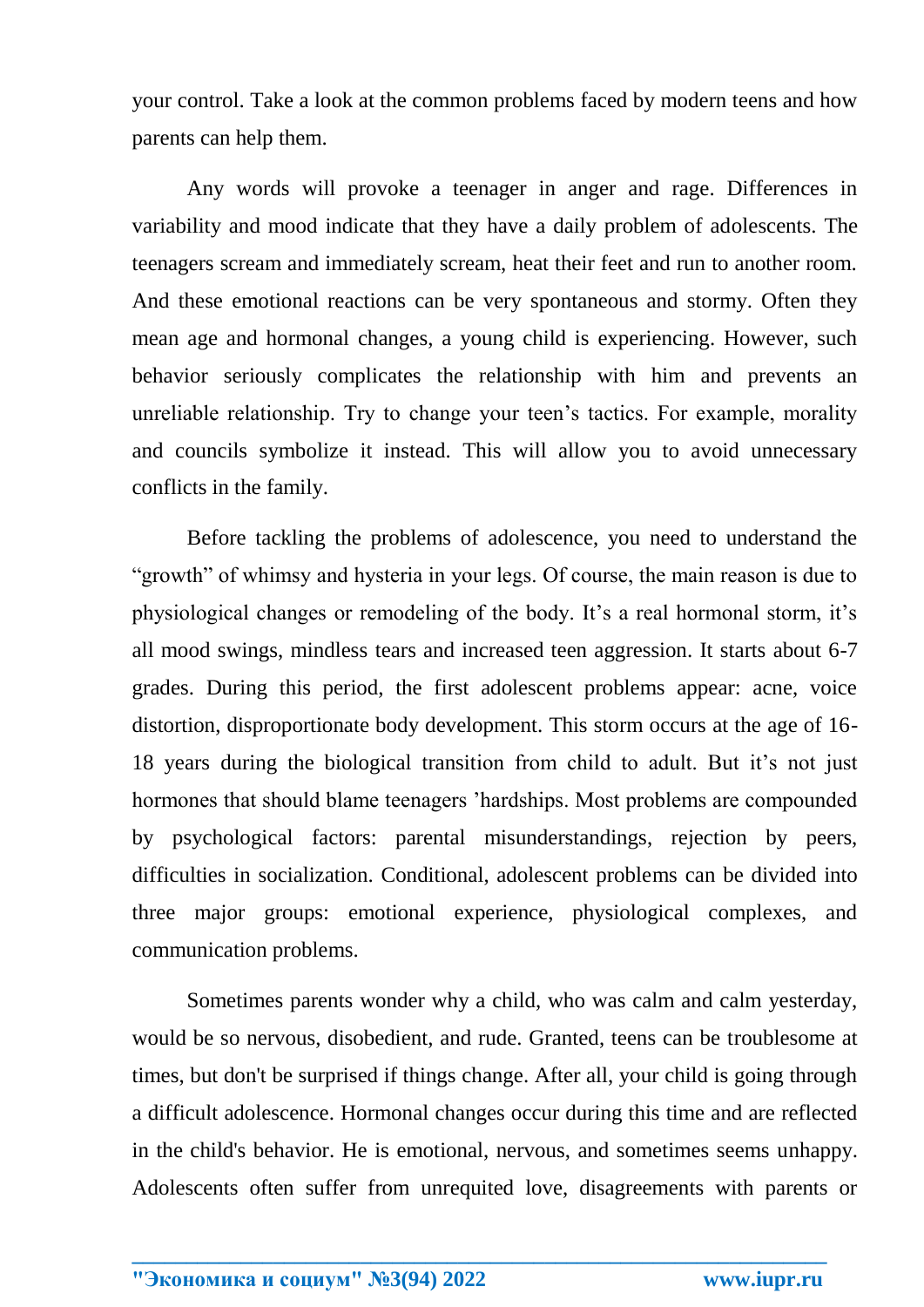peers, fear of the future, and loneliness. It is true that not all children have such problems during adolescence, but changes in the body from time to time manifest themselves. At such an important time, we have to be patient with our teenagers. First and foremost, it's important to build friendships and communicate more. So make time for your child and have more family gatherings. As you watch school in the morning, you can express your interest in her life while having breakfast together. It's a good idea to ask about her hobbies, interests, acquaintances, and conflicts. You always have to be aware of everything.

Not surprisingly, every parent raising a child has heard a lot about their child's adolescence. You may be worried about any of the events that have been heard, but if you have accurate information about this period, there is nothing to worry about.

## References:

1. V. Karimova, O. Hayitov. Shaxsning ijtimoiylashuv masalasi. - T.: 2007

2. V. Karimova. Ijtimoiy psixologiya va amaliyot. T.: 2009.

3. Jurayev SH.S., Abu Ali ibn Sinoning falsafiy qarashlarida baxt-saodat masalasi.

4. Abdurasulova. Voyaga yetmaganlar jinoyatchiligi uning oldini olish muammolari. -Qonun himoyasida T. Ne1. 2001y.

5. Giddens E. Sotsiologiya. Toshkent - Sharq, 2002.

6. SHERZODOVICH, A. S., & KIZI, R. Z. D. (2020). Interpretation and Written Translation: Related Learning. *INTERPRETATION*, *6*(6).

7. Аслонова, Ш. И. (2020). ПРОБЛЕМЫ ПЕДАГОГИЧЕСКИХ ТЕХНОЛОГИЙ В ОБУЧЕНИИ МОЛОДЁЖИ В ВЫСШИХ УЧЕБНЫХ ЗАВЕДЕНИЯХ. *Интернаука*, (21-1), 59-60.

8. Aslonov, S., & Ruzimurodova, Z. (2020). THE USE OF ACRONYMS AND INITIALISMS IN BUSSINES ENGLISH. *Студенческий вестник*, (12-5), 34-35.

**\_\_\_\_\_\_\_\_\_\_\_\_\_\_\_\_\_\_\_\_\_\_\_\_\_\_\_\_\_\_\_\_\_\_\_\_\_\_\_\_\_\_\_\_\_\_\_\_\_\_\_\_\_\_\_\_\_\_\_\_\_\_\_\_**